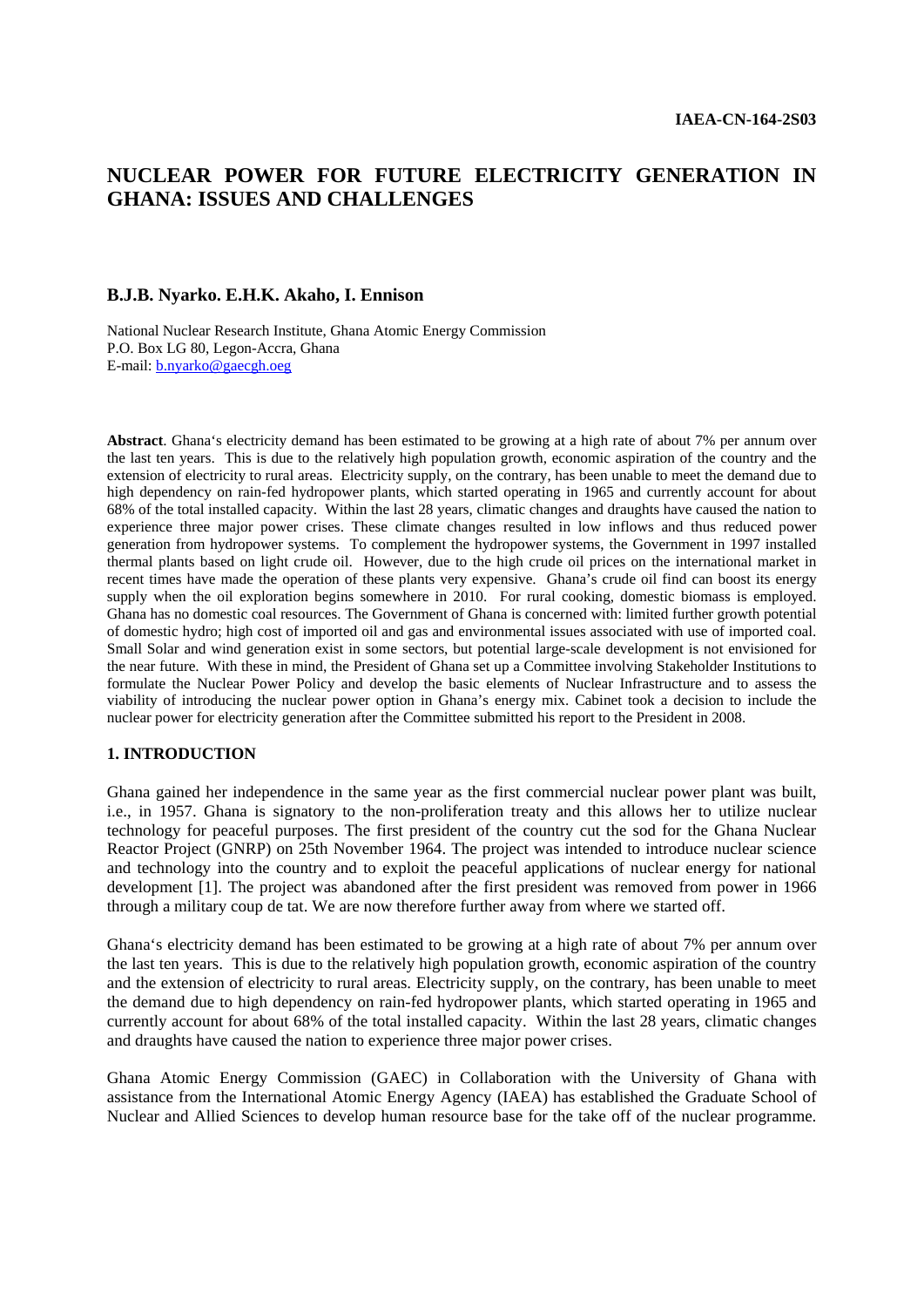Ghana has participated and is still participating in coordinated research projects with the IAEA which help to increase the nuclear knowledge base of the country. GAEC is in close contact with other International Nuclear Agencies such as Global Nuclear Energy Partnership GNEP).

Ghana's Growth and Poverty Reduction Strategy (GPRS) is focus on the transformation of the Ghanaian economy from its current low income status into a middle income with a per capita income of about US\$ 1,000 by 2015. This requires cost competitive, environmentally friendly and reliable source of grid electricity.

# **2. ELECTRICITY SUPPLY OPTIONS IN GHANA**

Ghana's peak electricity demand is projected to exceed the generating capacity of 3,000 MW in 2015 with corresponding energy demand estimated at 26,600 GWh and 4,400 MW in 2020 and with 33,000 GWh energy demand. Development of the Bui dam to form cascade with the Akosombo and Kpong dams will increase capacity to 1,600 MW. Medium hydropower projects at Pwalugu on White Volta, Juale on Oti River, Hemang on Pra River and those on Ankobra and Tano can only provide a total of 425 MW. Contributions from renewable energy sources such as solar, wind, biomass will produce 380-500 MW, which cannot exceed 10% of the required total demand. Table 1 gives comparative cost assessment of possible energy sources for introduction of electricity into Ghana's energy mix. It can be seen that a 400 AP-600 NPP is very cost effective as compared to the small dams.

| TYPE OF POWER PLANT |                 | <b>CAPACITY</b><br>(MW) | <b>GENERATION</b><br><b>COST</b><br>(CENTS/KWH) |
|---------------------|-----------------|-------------------------|-------------------------------------------------|
| Bui                 | Hydro           | 400                     | 6.9                                             |
| Juale               | Hydro           | 87                      | 8.1                                             |
| Pwalugu Hydro       |                 | 48                      | 9.3                                             |
| Awisam              | Hydro           | 50                      | 12.6                                            |
| Hemang              | Hydro           | 80                      | 11.4                                            |
| Takoradi<br>Cycle   | Combined<br>Gas | 300                     | $5.0 - 5.5$                                     |
| AP 600 - Nuclear    |                 | 400                     | $4.0 - 6.0$                                     |

Table 1. Comparative Cost Assessment of Possible Sources of Energy in Ghana

# **3. NATIONAL POSITION**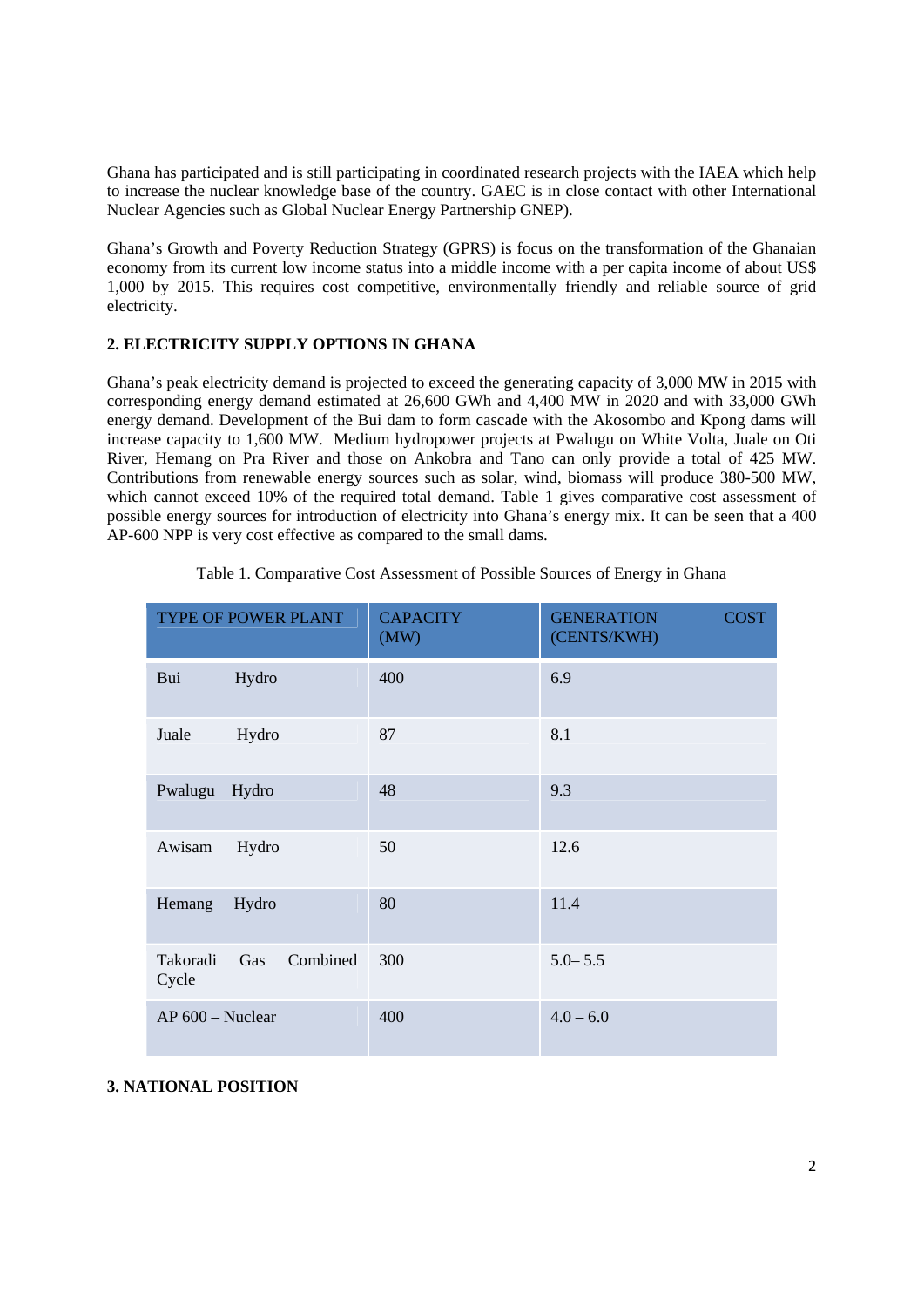Nuclear Power Planning Committee (NPPC) involving Stakeholder Institutions was established by the President of Ghana in 2008 for the formulation of the Nuclear Power Policy and development of the basic elements of nuclear infrastructure. The Committee made recommendations on the following key issues to Government.

- Economics of nuclear power
- Legal, regulatory and legislative aspects on nuclear power
- Environmental and siting aspects of nuclear Power
- Selection of type of reactor
- Nuclear fuel cycle including waste management
- Role of government and private sector in the development of the programme
- **Availability of the industrial base**
- Human resource needs
- Extent of the uranium resources in the country and impact on the fuel policy
- Public acceptance

Based on these recommendations, the government took a cabinet decision in 2008 to introduce nuclear energy into Ghana's energy mix.

# **4. HUMAN RESOURCE DEVELOPMENT**

Human resource capacity building currently in place is in two forms i.e., degree and non-degree awarding programmes.

In the degree awarding category, Ghana Atomic Energy Commission (GAEC) has established the Graduate School of Nuclear and Allied Sciences in collaboration with the University of Ghana with assistance from the International Atomic Energy Agency (IAEA) to award masters and Ph.D. degrees in nuclear science. The first batch of 37 masters students were admitted in 2006/7 academic year into 6 programmers. The school currently has 5 departments offering 10 accredited programmes. Programmes in place which are directly related to the nuclear power programme are

- Nuclear Engineering
- Applied Nuclear Physics
- Nuclear and Environmental protection
- Nuclear and Radiochemistry
- Nuclear Security and Safety
- Radiation Protection

The non degree training programmes involve the use of the 30kW Research Reactor in teaching and training of scientists and technicians in the field of reactor operation, physics, safety, engineering, maintenance etc. There are also IAEA Technical Cooperation Projects (TCs) such as GHA0008; Planning for sustainable energy development, GHA0009; Human resource development and nuclear technology support, GHA0011; Evaluating the role of nuclear power in future options for electricity generation and coordinated research projects such as Core Conversion and Benchmarking for safety etc., all these assistance have helped to increase the nuclear knowledge base of the country. Participation in IAEA training courses and workshops on national, regional and international levels are still ongoing. GAEC is in close contact with other International Nuclear Agencies such as Global Nuclear Energy Partnership (GNEP) etc.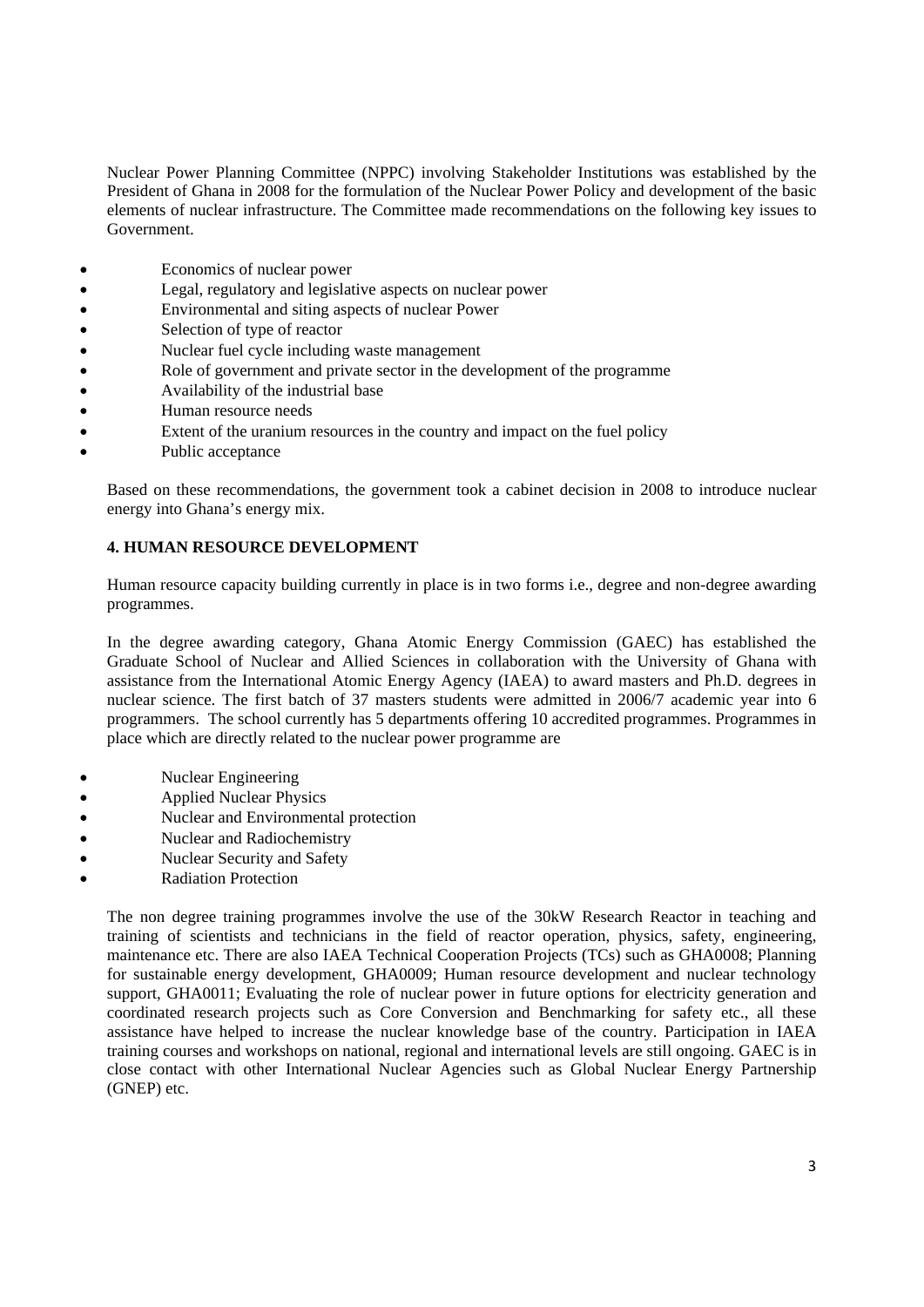# **5. LEGAL AND REGULATORY FRAMEWORK**

The legislative framework for nuclear power generation has two main aspects; national and international. At the national level, the existing legislative framework for radiation, waste, transport safety, environmental protection, etc., is relevant and is been taken into account in the legal and regulatory infrastructure development. These include local land use controls, environmental matters (e.g. air and water quality and wildlife protection), the economic regulation of electric power utilities, the occupational health and safety of workers, general administrative procedures of governmental bodies, transport, the export and import of nuclear material, intellectual property rights, insurance and liability for nuclear damage, emergency management, criminal laws and taxation.

A comprehensive nuclear law touching on all the above and more have been considered. Some of the basic elements considered are: [2-16].

Legislations dealing with the national energy policy including economic and commercial considerations, with a clear designation of responsible institutions or bodies, including their relationships with nuclear power.

Legislations dealing with establishing effectively independent regulatory authorities, with clear mandate on the responsibility for safety, security and safeguards. This includes a system of licensing, inspection and enforcement covering all subject areas of nuclear law, such as radiation protection, radioactive material and radiation sources, the safety of nuclear installations, emergency preparedness and response, mining and milling of radioactive materials, transportation- including infrastructure and modes of transport, radioactive waste and spent fuel, nuclear liability and compensation, safeguards, export and import controls, and physical protection of nuclear and radioactive materials. Ghana's regulatory body is currently part of the promoting organization. A bill has been promulgated for parliamentary approval to establish an independent regulatory body.

Legislation required to be enacted pursuant to the relevant non-proliferation undertakings of the country. Legislation with clear responsibilities and liabilities for the operation of nuclear facilities and the handling and safeguarding of nuclear material.

Legislation on foreign investment protection which includes the financial aspects, the roles of foreign entities, vendors and suppliers, financing strategy, funding or guarantees and intellectual property rights. Legislation establishing an effectively independent regulatory body with full authority to implement the functions assigned to it by the enabling legislation.

Legislation dealing with fuel cycle issues in general and the ownership of nuclear material. Provisions to be made for the development of human resources and physical facilities to ensure the continued integrity of the nuclear programme.

Legislation that specifies the allowed ownership of nuclear facilities and nuclear materials. The commitment to use nuclear power for peaceful purposes and a comprehensive legislative oversight to be established in the country.

Legislation dealing with the roles of national government, local government, stakeholders and the public. The legislative framework to maintained and amended as necessary during the life of the nuclear power programme.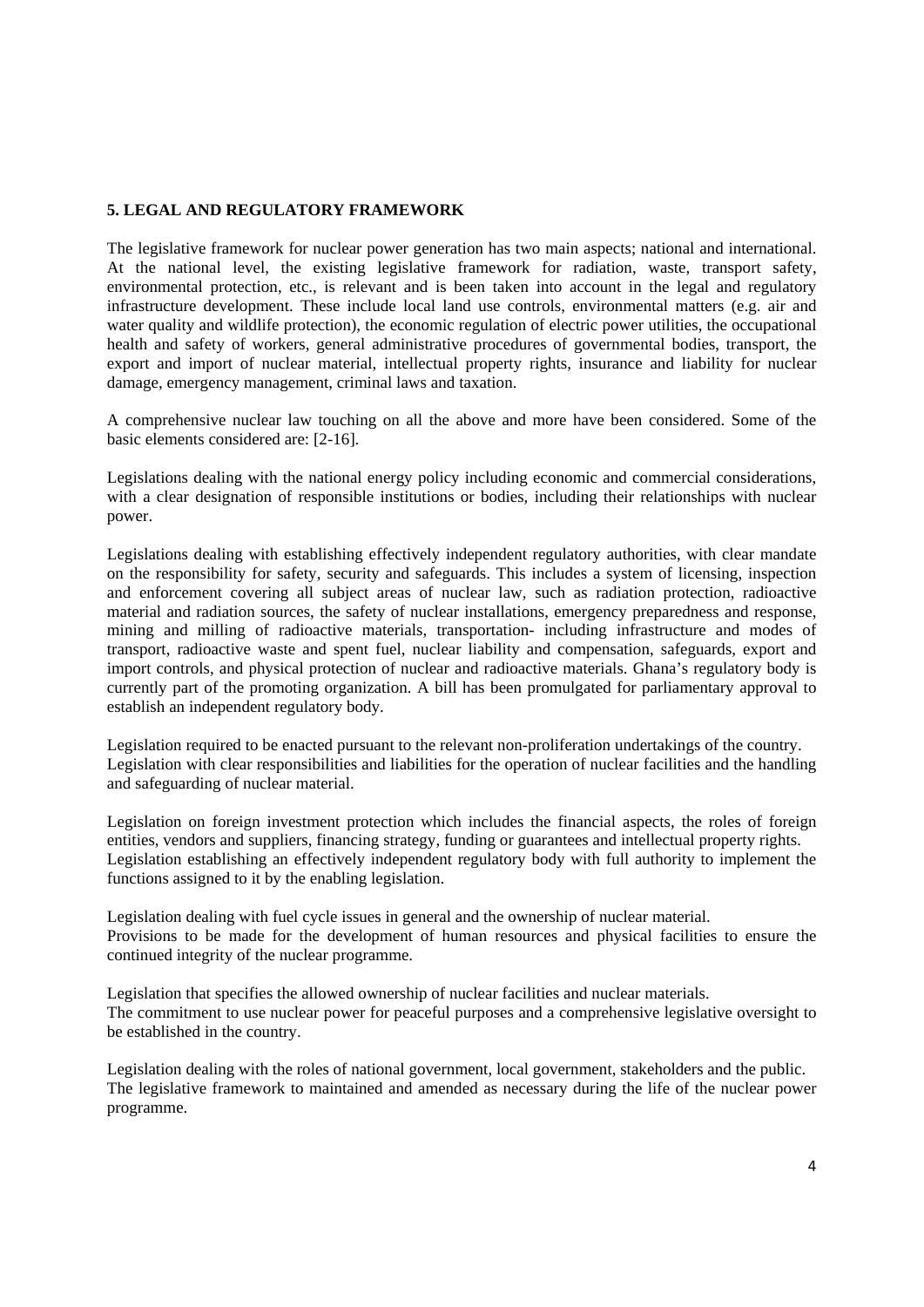All the above legislation, including the financial aspects, need to be developed, promulgated and in force prior to proceeding with a request for bid for the first power plant. There is a draft bill covering most of the above issues under consideration at the Ministry of Environment Science and Technology.

At the international level, there are some basic international legal instruments that Ghana has to ratify and implement to show commitment to peaceful use and application of nuclear technology.

## **6. SOME OTHER KEY ISSUES AND CHALLENGES**

Other key issues that are essential for a country embarking on nuclear power programme to consider at both local and international levels have been investigated. The following have been considered: Nuclear Safety – Ghana has experience in operating a research reactor for almost 15 years with good safety record.

Funding and financing – Financing of 1st NPP could be by Governments, private or through bilateral negotiation.

Legislative framework – Conventions and treaties are being processed for parliamentary approval.

Safeguards – Ghana is a signatory to NPT and Additional Protocol.

Radiation protection – Ghana has well established Radiation Protection Infrastructure that can be upgraded to deal with all emerging radiations.

Electrical grid – Ghana's grid size limits power level to about 1,000 MW.

Stakeholder involvement – All Stakeholders in the energy sector are currently involve in the NPP planning Land / Water Resource - The total land area of the country is about 238,460 sq km and shares 2,093 km of land borders with three neighbouring countries (Burkina Faso {538 km} at the north; Cote d' Ivoire {668 km} at the west and Togo {887 km} at the east). It also has 539 km of coastline with the Gulf of Guinea in the Atlantic Ocean [17]. Ghana is endowed with vast land resource and water resources. This resource can be used to house and cool the nuclear reactor, respectively. The country has access to sea water as well. This can create an avenue for Ghana to deploy a desalination plant for distilling water for use and for providing salt which can assist the nation in making brine for its oil production.

# **7. CONCLUSION**

Ghana will require a secure electricity supply to meet expected future demand which is an essential requirement for economic development as envisaged under the government's growth and poverty reduction strategy. The existing installed capacity of almost 2000 MW inclusive of the emergency power plants will have to more than double in order to meet the peak power demand in 2020. But the existing fuel mix for grid power generation in Ghana will not be able to securely meet the future supply requirements for transforming the Ghanaian economy into a middle income status. The only alternative to avert supply disruptions is to explore other energy sources such as nuclear energy for electricity generation.

Nuclear energy is a mature technology which is expected to play an expanded role in meeting the growing demand for electricity in a safe and secure manner without contributing to global warming. Water cooled reactors will be ideal for Ghana due to vast water resources in Ghana. Ghana has to accelerate its infrastructure development if the 2018 target set for the inclusion of nuclear power in its energy mix is to be met.